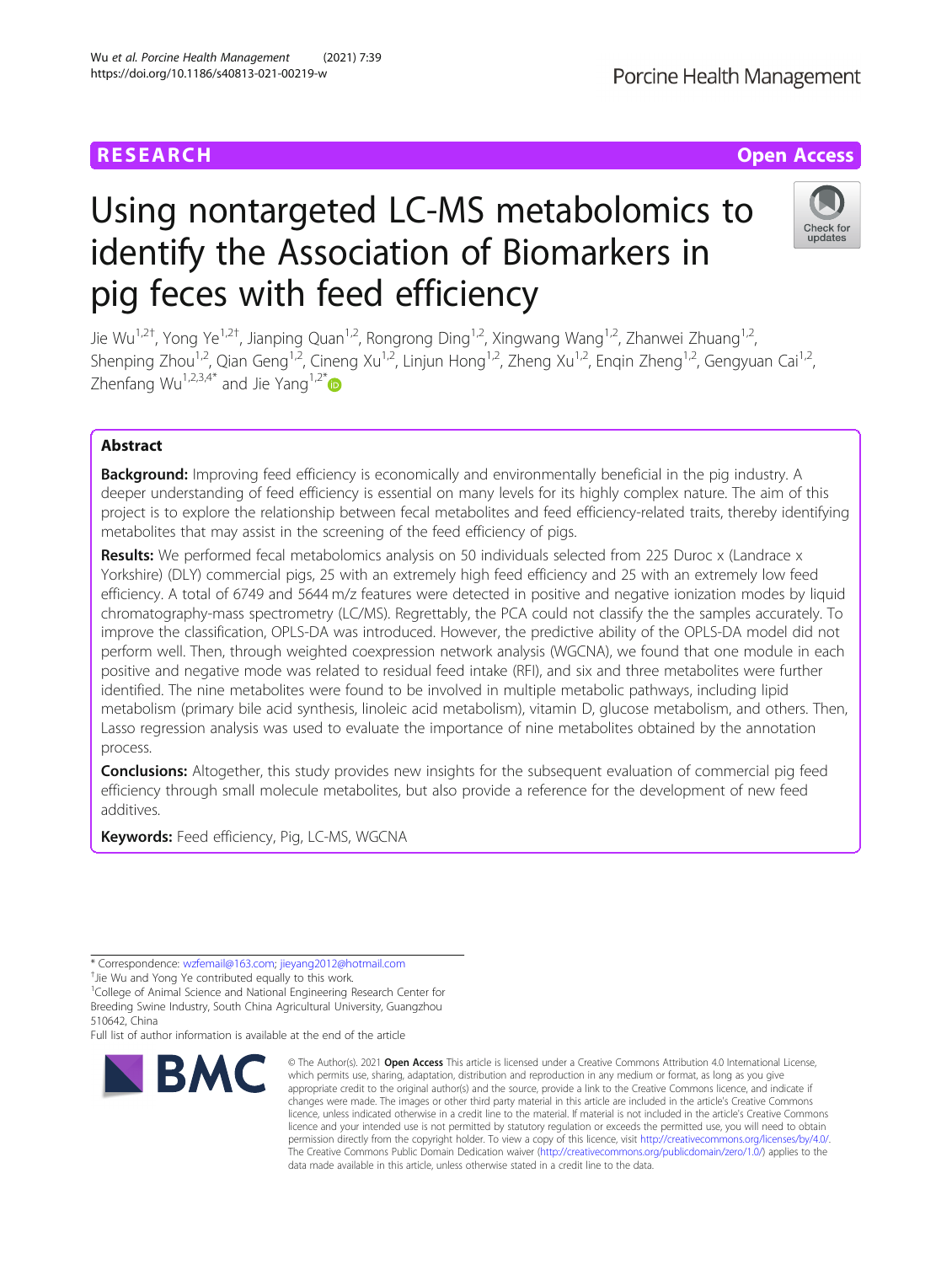# Background

Feed remains the main input cost in all animal production. Additionally, pork is one of the most important sources of meat for human beings. To cope with increasing market demand and breeding costs, improving the feed efficiency (FE) of pigs has always been a concern of breeders. Since FE cannot be measured directly for its complex pleiotropy, the feed conversion ratio (FCR) and residual feed intake (RFI) are often used as alternative selection conditions for FE  $[1-4]$  $[1-4]$  $[1-4]$  $[1-4]$  $[1-4]$ . However, although RFI traits have a strong genetic correlation with FCR  $(0.76 \text{ to } 0.99)$  [\[5](#page-8-0)], a unified indicator for evaluating feed efficiency has not yet been determined.

At present, there are various omics methods to explore the molecular mechanisms that affect the feed efficiency of pigs, including transcriptomics [\[6](#page-8-0), [7](#page-8-0)], genomics [\[5](#page-8-0)] and 16S rRNA gene sequencing [[8\]](#page-8-0). However, metabolomics is rarely used to study pig feed efficiency phenotypes. Metabolites produced by the intestinal microbiota are increasingly recognized as an important part of human physiology [\[9](#page-8-0)]. As the downstream of the gene regulation network and protein interaction network, the metabolite can provide more detailed biological terminal information. By analyzing the changes in the expression of metabolites, it can help researchers find novel biomarkers and further understand the currently known metabolic pathways so that they can be applied to the study of various apparent traits. Furthermore, fecal metabolites are the final products of the metabolism of cells and intestinal microbiota, which can help to reflect the absorption and digestion of nutrients by the intestinal flora and digestive tract more comprehensively. Finally, the analysis of fecal metabolomics provides a noninvasive way to study the correlation between biological traits and metabolites. Therefore, the fecal metabolome can not only partially explain the composition of the gut microbiota but also be used as biomarkers to investigate the relationship between gut microbial metabolism and host phenotypes [[10](#page-8-0)].

Duroc × (Landrace × Yorkshire) (DLY) commercial pigs has the advantages of high lean meat rate, low backfat thickness, high water holding capacity (WHC), suitable pH value (pH  $1 > 5.9$ ;  $6.2 > pH 2 > 5.5$ ) and IMF content (about 2.5%) for pork, etc. [\[11\]](#page-8-0). Desired carcass and meat quality traits makes DLY pigs currently account for the largest sales share in the Chinese pork market. Therefore, exploring the factors that affect the feed efficiency of DLY pigs has great significance for improving the economic benefits of the swine industry.

Liquid chromatography-mass spectrometry (LC/MS) is a relatively high-resolution separation analysis technique. Because of its high sensitivity, wide dynamic range, and lack of derivatization, LC-MS analysis has become a common technique for metabolomics research [\[12](#page-8-0), [13](#page-8-0)]. However, few studies have used LC/MS technology to analyze the relationship between the fecal metabolome and feed efficiency. Hence, in this project, we analyzed the metabolomics of feces based on high and low feed efficiency groupings, aiming to unearth some small molecular metabolites that can evaluate feed efficiency and provide a new perspective for feed management in the pig industry.

# Results

#### Difference analysis of FE-related traits

The summary of FE-related phenotypic data, such as average daily feed intake (ADFI), body weight (BW) and average daily gain (ADG), are shown in Table [1](#page-2-0) and Supplementary Table [S1](#page-8-0). The calculated FCR and RFI data were used to compare the differences between the high- and low-FE groups. There were significant differences in the FCR phenotype between these two groups  $(p < 0.0001$ , ANOVA) (Fig. [1A](#page-2-0)). Similarly, the RFI of the low-FE group was significantly higher than that of the high-FE group ( $p = 0.0019$  $p = 0.0019$  $p = 0.0019$ , unpaired t-test) (Fig. 1B).

#### Statistics and analysis of different metabolites

By liquid chromatography-mass spectrometry, a total of 5644 and 6749 m/z features were detected in negative and positive ionization modes, respectively. Our results showed that there was no clear separation between the high-FE and low-FE groups by PCA analysis (Fig. [S1](#page-8-0)). Furthermore, we used the OPLS-DA model, which is a powerful statistical modeling tool, to identify differential metabolites between the two groups (Fig. [2\)](#page-3-0). The ellipses in score plots for OPLS-DA were defined as the 95% critical limit of the Hotelling T2. For OPLS-DA analysis in both positive and negative ionization modes, the results showed that there was a complete separation between the high-FE group and the low-FE group ( $R^2X =$ 0.357,  $R^2Y = 0.966$  and  $Q^2Y = 0.292$  in positive mode;  $R^2X = 0.330$ ,  $R^2Y = 0.948$  and  $Q^2Y = 0.178$  in negative mode) (Fig. [2](#page-3-0)A, B). In positive and negative ion modes, the first two components of the OPLS-DA explained 24.8 and 21.2% of the variance, respectively. From the results of OPLS-DA, it can be found that although there was a clear differentiation between the two groups in the positive and negative modes, a lower  $Q^2Y$  value indicated poor predictability and low quality of the model.

## Metabolism network analysis

Referring to the results of the above difference analysis, we tried to use another approach to explore the association between metabolome networks and phenotypes. WGCNA is a method of grouping genes with similar gene expression patterns into a module and finding the hub gene in the module. This analysis was then performed in the positive and negative ion modes. By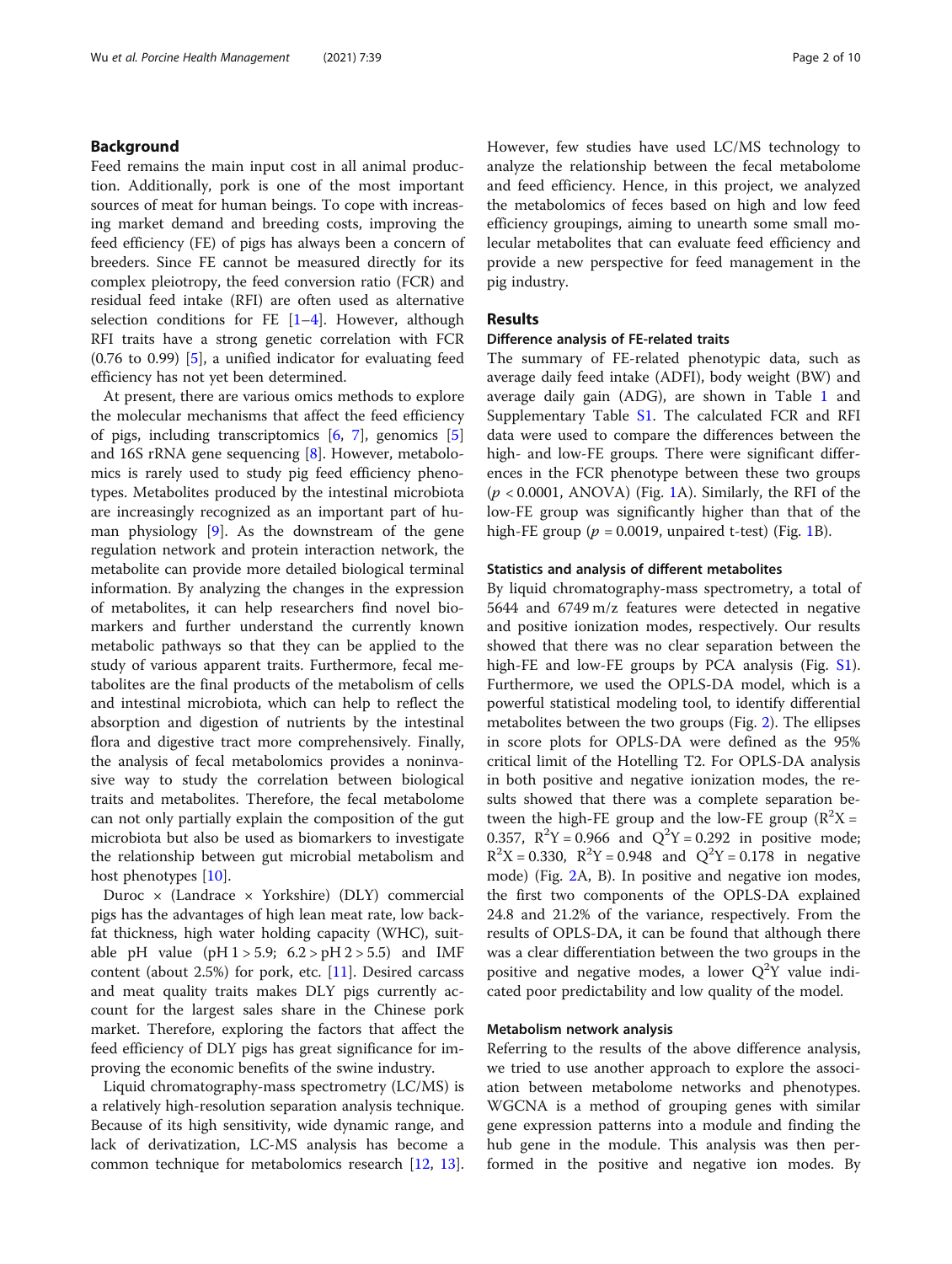<span id="page-2-0"></span>

|  |  | <b>Table 1</b> Phenotypic data for the two groups of female pigs selected for high ( $n = 25$ ) or low feed efficiency ( $n = 25$ ) |  |
|--|--|-------------------------------------------------------------------------------------------------------------------------------------|--|
|  |  |                                                                                                                                     |  |

|                | $\sim$             |                                         |                                      |                           |                        |               |                       |                       |            |
|----------------|--------------------|-----------------------------------------|--------------------------------------|---------------------------|------------------------|---------------|-----------------------|-----------------------|------------|
| Class          | Variable           | Starting day of<br>grow-finishing phase | Final dav of<br>grow-finishing phase | <b>Starting</b><br>BW, kg | <b>Final</b><br>BW, kg | ADFI,<br>kg/d | ADG, kg<br>/d         | <b>RFI</b>            | <b>FCR</b> |
| <b>High FE</b> | Average            | 30.2                                    | 111                                  | 30.8                      | 100                    | .96           | 0.864                 | $-0.077$              | 2.29       |
|                | Standard deviation | 4.54                                    | 8.26                                 | 1.22                      | 0.930                  | 0.167         | 0.061                 | 0.095                 | 0.079      |
| Low FE         | Average            | 29.6                                    | 118                                  | 30.9                      | 99.7                   | 2.01          | 0.82                  | 0.038                 | 2.60       |
|                | Standard deviation | 3.30                                    | 8.61                                 | 1.38                      | 1.23                   | 0.162         | 0.098                 | 0.146                 | 0.089      |
| $P$ -value     | $\equiv$           | 0.884                                   | $5.59 \times 10^{-2}$                | 0.984                     | 0.023                  | 0.28          | $6.43 \times 10^{-1}$ | $1.90 \times 10^{-2}$ | < 0.0001   |

Statistical significance was determined using one-way ANOVA, unpaired Student t-test and Wilcoxon rank sum test. BW body weight; ADFI average daily feed intake; ADG average daily gain; RFI residual feed intake; FCR, feed conversion ratio

calculating the adjacency between metabolic features and merging the closer modules, a total of 14 (14) modules were obtained in positive (negative) modes (Fig. [S2](#page-8-0)). Then, by constructing the correlation matrix between the modules and the phenotypic data related to feed efficiency, the module with the closest correlation to the sample traits was identified. Our results showed that the metabolites of the MEtan module had the strongest correlation with RFI traits in positive modes ( $r = 0.42$ ,  $p =$ 0.004) (Fig. [3](#page-4-0)A). Similarly, the MEgreenyellow module in negative mode was positively correlated with RFI  $(r =$ 0.44,  $p = 0.002$ ) (Fig. [3](#page-4-0)C). In the MEtan (MEgreenyellow) module, a total of 31 (20) metabolic features with important contributions were screened from 65 (145) features (Module Membership = 0.8, Gene significance = 0.2) (Fig. [3](#page-4-0)B, D). After annotation, we obtained six and three metabolites in the positive and negative modes, re-spectively (Table [S2\)](#page-8-0). The pathways involved in the nine metabolites can be roughly divided into four categories, including lipid metabolism (primary bile acid synthesis, linoleic acid metabolism), vitamin D, glucose metabolism, and others. Separately, three metabolites, 3a,7a,12a-trihydroxy-5b-cholestan-26-al (THC26), 3alpha,7alpha- dihydroxycoprostanic acid (DHCA) and

5β-cholestane-3α,7α,12α,22-tetrol (22-OH-THC), which were negatively correlated with RFI, were related to the synthesis of primary bile acids (KEGG ID: M00120). C24:5n-6,9,12,15,18 (C24:5n-6) was involved in the metabolism of linoleic acid (KEGG ID: M00592). There are two metabolites belonging to the vitamin D category, including (10S)-1α,19,25-trihydroxy-10,19-dihydrovitamin D3 and (22E)-1α-hydroxy-22,23- didehydrovitamin D3. The above six metabolites in the negative ion mode were all negatively correlated with RFI. The metabolite 2- Keto-3-deoxy-D-gluconic acid (KDG) is involved in glucose metabolism (KEGG ID: M00052). The remaining two metabolites are 6-hydroxyhexanoic acid and mcoumaric acid.

#### Lasso regression

After identifying hub genes, we performed Lasso regression analysis on the nine annotated metabolites for feature selection. From the analysis results of WGCNA, we regrouped the samples into high- and low-FE groups based on the RFI values of individuals. To detect the quality of the model, the ROC curve was used to reflect its specificity and sensitivity. The results showed that the model has excellent prognostic effectiveness, with AUCs

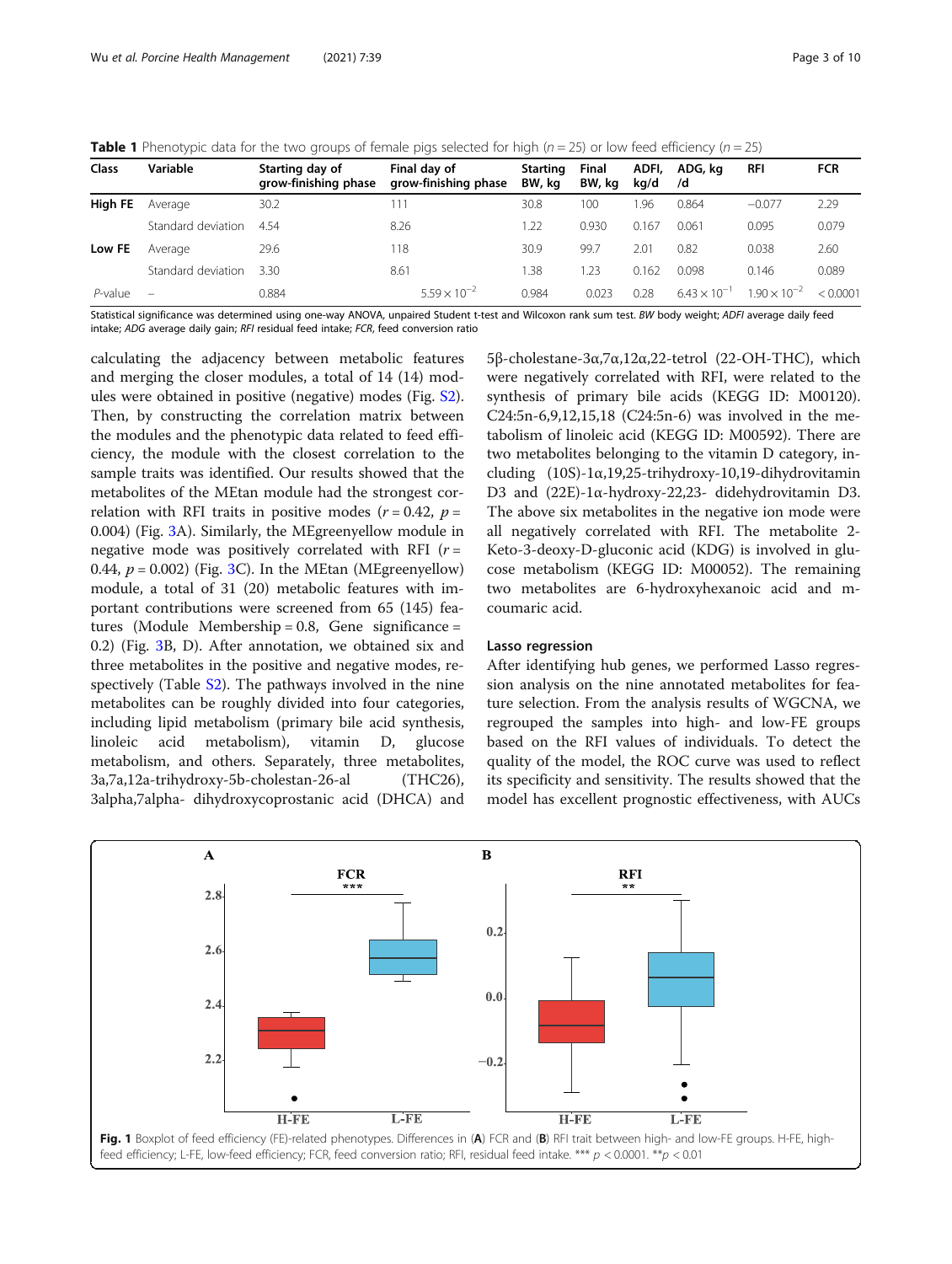<span id="page-3-0"></span>

of the training set and the test set of 0.8817 and 0.8542, respectively (Fig. [4A](#page-5-0)). Subsequently, to evaluate the most valuable potential biomarkers, we ranked the importance of each metabolite according to the absolute value of the regression coefficient in the regression model (Fig. [4](#page-5-0)B).

# **Discussion**

Improving the feed efficiency traits of livestock is of great significance, but it is not easy to estimate. Therefore, any measure that can effectively predict feed efficiency is meaningful for production. Although there is currently much work to study FE at the genetic level, few studies have linked metabolites to feed efficiency phenotypic traits. In this study, we analyzed and compared the metabolites in the feces of pigs in the high-FE and low-FE groups by LC-MC technology and interpretation tools, including WGCNA and Lasso regression. To the best of our knowledge, this is the first report combining these methods to study the metabolomic profile related to feed efficiency and related traits in DLY pigs.

At present, FCR and RFI are commonly used to evaluate FE traits, and it is believed that RFI can better represent feed efficiency [[2,](#page-8-0) [3](#page-8-0), [14\]](#page-8-0), which is consistent with our WGCNA analysis results. The RFI and FCR are continuously varying quantitative traits, and the factors affecting quantitative traits are diverse and have different weights. There are two strategies to analyze and study quantitative traits: (i) one is to group quantitative traits according to thresholds, our PCA and OPLS-DA analysis was to directly determine the experimental animals into two groups of high or low feed efficiency and then analyze them. This analysis method can identify the influencing factors that affect the phenotype with greater weight as soon as possible; (ii) another strategy is to correlate the values of quantitative traits directly with the influencing factors. The WGCNA correlation analysis we performed can more comprehensively take into account the continuity effect of metabolite changes on the phenotype. The two methods can play a complementary

role, facilitating a more rapid and comprehensive search for factors influencing traits. In short, the two methods can play a complementary role, facilitating a quick and comprehensive search for factors affecting the trait.

In our data, we found that the use of powerful tools such as PCA and OPLS-DA were not sufficient to distinguish the different features between the high- and low-FE animals. There are many possible explanations for the unsatisfactory results of PCA and OPLS-DA, including but not limited to (1) the sampling process was carried out after the individual growth indicators were measured. When the pig reaches the weight (approximately 100 kg), its metabolic activity is often not as active as before, and the increase in weight has little effect on the growth performance of pigs after 100 kg [\[15](#page-8-0)]. Notably, collected fecal samples should be immediately stored at − 80 °C to − 20 °C temperature until processed to avoid microbial fermentation. Sample storage is a critical and sensitive step, and freeze-thaw cycles need to be minimized to prevent possible metabolite degradation [[16\]](#page-8-0). Additionally, to maximize avoidance of additional variability, although difficult to achieve, we recommend collecting fecal samples from multiple time points per individual and analyze an aliquot of the homogenized and mixed samples, or by metabolic characterization of multiple samples from each animal to minimize this variability [\[17](#page-8-0)]; (2) throughout the experiment, all test subjects were clinically healthy. In contrast, liver metabolism and skeletal muscle metabolism are greatly affected in infected or inflamed piglets and a significant decrease in growth performance will be observed in growing pigs [[18](#page-8-0)]. Therefore, there is no physiological interference between the FE groups that could cause large metabolome differences; (3) the number of animal individuals in our study (25 individuals per group) may not have high statistical power, so more animal groups and more targeted experimental designs may be needed to evaluate feed efficiency in the future. Because the results of the PCA and OPLS-DA models were not ideal,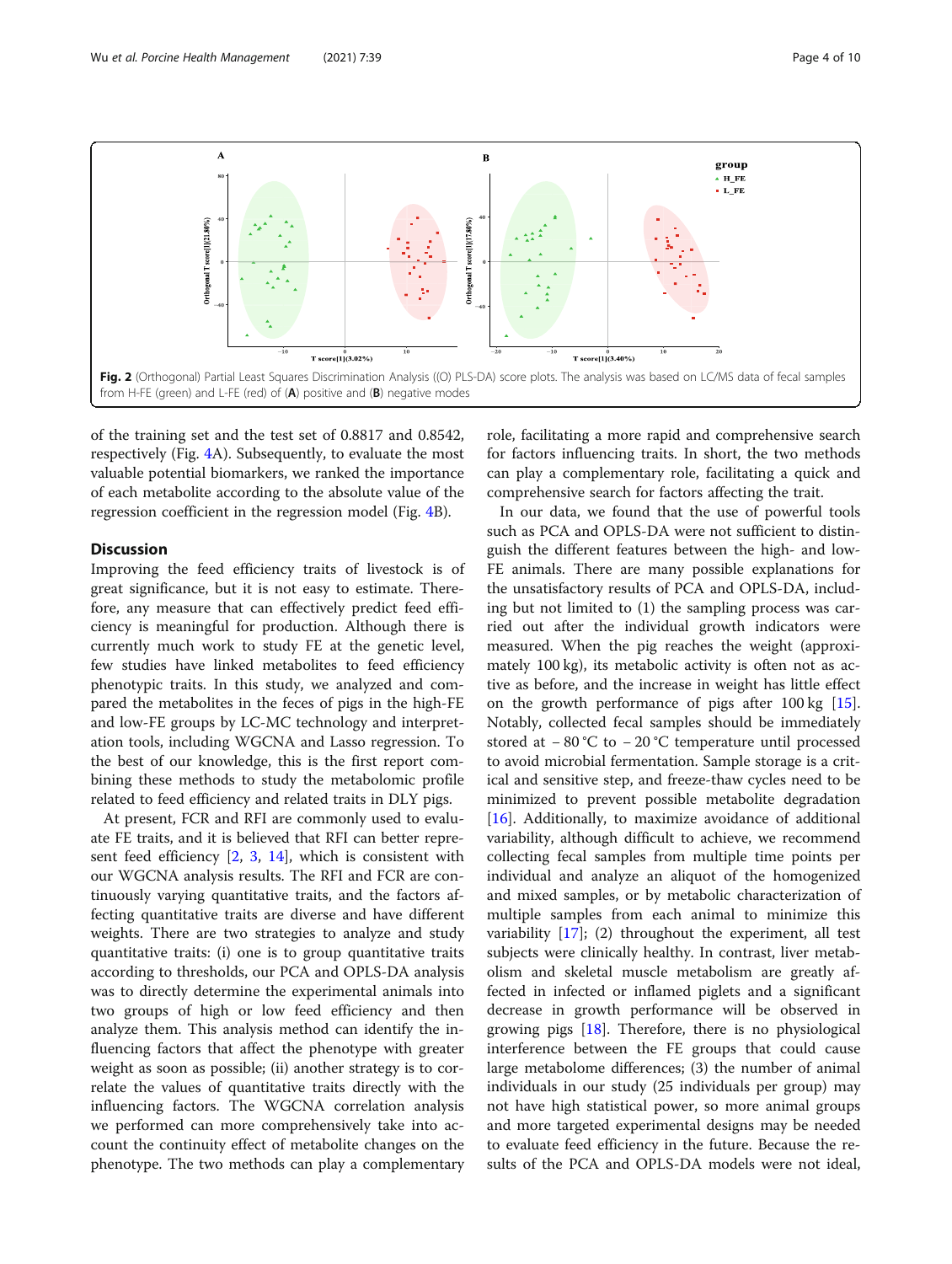<span id="page-4-0"></span>

we then adopted WGCNA analysis to select the modules and metabolites most closely related to RFI and FCR. After screening and annotation, we obtained nine metabolites in these models. Based on these metabolites, we identified four pathways from the KEGG database that were also significantly related to feed efficiency, including lipid metabolism (primary bile acid synthesis, linoleic acid metabolism), vitamin D, and glucose metabolism. Moreover, the Lasso regression model showed that all nine annotated metabolites contribute to feed efficiency.

The metabolite 22-OH-THC is a kind of bile alcohol, which is the end product of catabolism of cholestanoic acids [[19](#page-9-0)–[21](#page-9-0)]. Bile alcohol may be regarded as an intermediate and side product from the normal pathways in bile acid biosynthesis [[22\]](#page-9-0). Notably, THC26 and DHCA were mainly involved in the biosynthesis of primary bile acids. The specific synthesis process is that cholesterol 7α-hydroxylase (CYP27A1) catalyzes the oxidation of steroid side chains to form THC26 or DHCA in the mitochondria of liver cells and then obtains the primary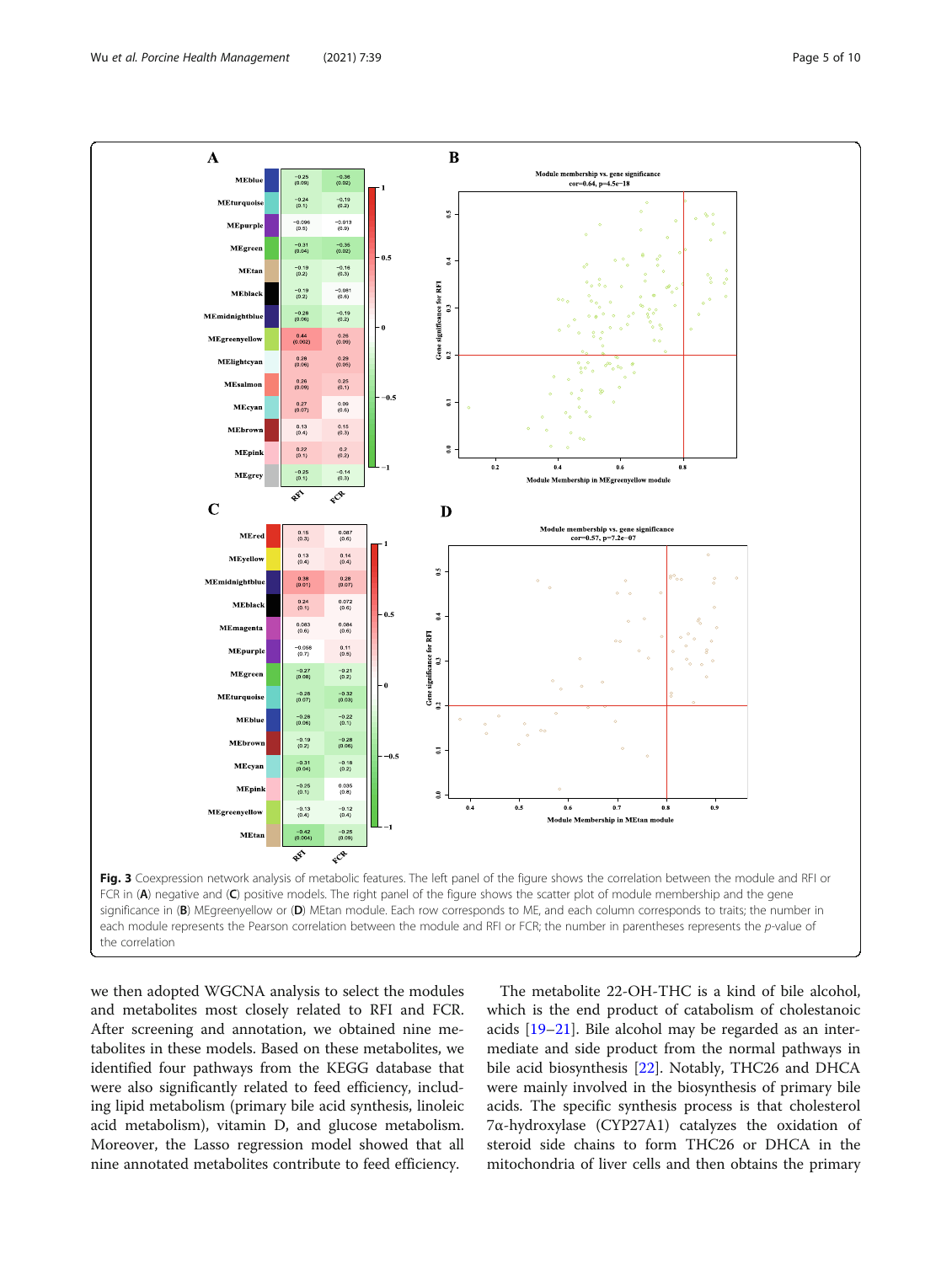<span id="page-5-0"></span>

bile acid cholic acid (CD) or chenodeoxycholic acid (CDCA) under the catalysis of various enzymes [[23](#page-9-0)–[27](#page-9-0)]. Interestingly, although the synthesis of bile acids is determined by a variety of cytochrome P450 enzymes (CYPs), both THC26 and DHCA are intermediate products catalyzed by CYP27A1 [\[28](#page-9-0)]. Bile acids start from the catabolism of cholesterol and are the final product of cholesterol catabolism; they play a critical role in food digestion and nutrient absorption, helping the absorption of lipids and fat-soluble vitamins in the intestine [[27,](#page-9-0) [29](#page-9-0)–[31](#page-9-0)]. After passing down the intestine with bile, approximately 95% of bile acids are reabsorbed in the terminal ileum and circulate back to the liver through the portal vein [\[23](#page-9-0), [30,](#page-9-0) [32](#page-9-0)]. The performance of these functions of bile acid mainly depends on its enterohepatic circulation process, which is of great significance for nutrient absorption and distribution, metabolic regulation and homeostasis [[23](#page-9-0), [30](#page-9-0), [32](#page-9-0)–[34](#page-9-0)]. The results of metabolite network analysis showed that three metabolites related to bile acid synthesis were significantly negatively correlated with RFI traits, which means that they were positively correlated with feed efficiency. This result was consistent with our finding that these metabolites had higher levels in the high feed efficiency group. At present, little is known about the transport of bile acids and intermediates between different chambers, which may provide some references for understanding the important factors in the synthesis of bile acids.

In addition, (10S)-1α,19,25–trihydroxy-10,19-dihydrovitamin D3 and (22E)-1α-hydroxy–22,23-didehydrovitamin D3 belong to vitamin D, which is a steroid derivative [\[35](#page-9-0), [36\]](#page-9-0). Vitamin D has various effects on lipid metabolism and immune system function through its effects on nuclear hormone receptors (such as vitamin D receptor and PPAR $\gamma$ ) [\[37,](#page-9-0) [38\]](#page-9-0). Similarly, our results were consistent with the effect of vitamin D on lipid metabolism mediated through these receptors. Previous studies have shown that the CYP27A1 enzyme can catalyze the hydroxylation of compounds both in the biosynthesis of bile acids and the bioactivation of vitamin D3 [[39](#page-9-0)–[41](#page-9-0)]. The acidic pathway (or alternative pathway) of bile acid synthesis is initiated by CYP27A1, which is a mitochondrial cytochrome P450 enzyme widely distributed in most tissues and macrophages [[23,](#page-9-0) [26\]](#page-9-0). CYP27A1 cannot only catalyze the 25-hydroxylation of vitamin D3, which is required for the conversion of vitamin D3 into a functionally active form, but may also regulate cholesterol homeostasis by promoting the synthesis of bile acids or producing active oxysterols [\[26,](#page-9-0) [41](#page-9-0)–[43](#page-9-0)]. Although there are no current reports on the effect of adding this enzyme, this warrants further research. Additionally, metabolite C24:5n-6 was involved in the alpha linolenic acid and linoleic acid metabolism pathways [[44\]](#page-9-0). Linoleic acid is the main dietary n-6 polyunsaturated fatty acid (PUFA), and livestock mainly obtain it from diets such as vegetable oil, soybeans, and corn [\[45](#page-9-0)]. Previous studies reported that higher n-6 PUFA intake can reduce liver fat in overweight individuals, improve liver metabolism, and regulate the balance between fatty acid oxidation and lipid synthesis  $[46, 47]$  $[46, 47]$  $[46, 47]$  $[46, 47]$ . In the process of linoleic acid metabolism, linoleic acid is catalyzed by the rate-limiting enzyme fatty acid desaturase-2 (FADS2), and after a series of extensions, C24:5n-6 is produced by FADS2 catalyzed C24:4n-6 [[48\]](#page-9-0). Our results showed that C24:5n-6 correlated negatively and significantly with RFI traits and was significantly higher in the high-FE group than in the low-FE group ( $p = 0.002$ ). Notably, in the process of linoleic acid metabolism (elongation and desaturation), there was no significant difference between the upstream metabolite linoleic acid in the high and low FE groups, while the downstream C24:5n-6 was extremely different in the two groups. Besides, little research has been conducted on these three metabolites (m-coumaric acids, 6-hydroxyhexanoic acid and 2-keto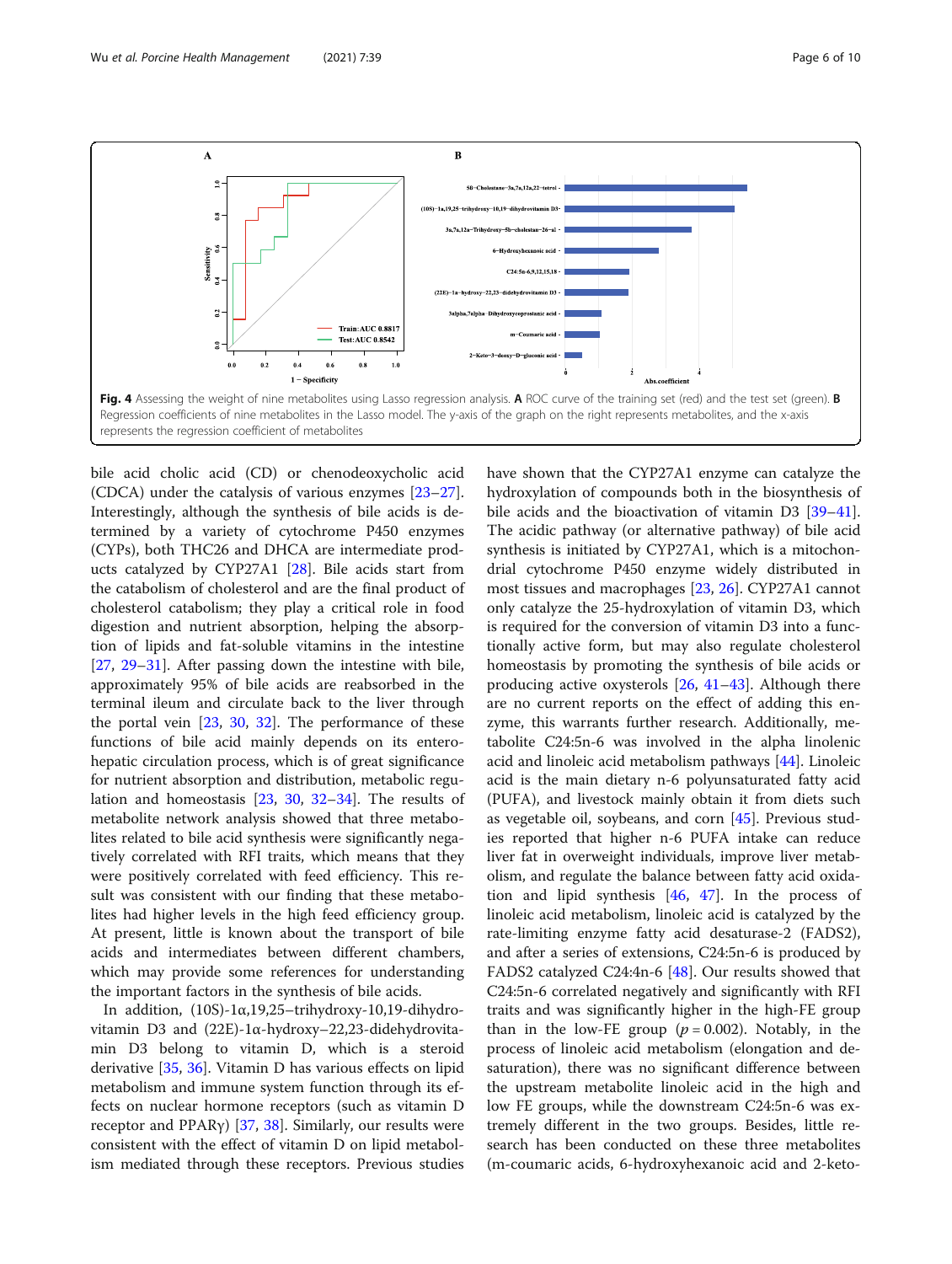3-deoxy-d-gluconic acid), and there is still insufficient evidence to show that they are closely related to feed efficiency. We hope that with the continuous updating and refining of metabonomics database, we will have enough information to intensively elaborated them in the future. Based on this, these findings can also provide some references for further analysis of linoleic acid metabolism. Improving feed efficiency is a concern, but these enzyme and potential metabolic markers deserve further evaluation and research to clarify their biological significance.

# Conclusions

In this study, the PCA and OPLS-DA models have low explanatory variances for pig feed efficiency phenotypes. Then, through WGCNA coexpression analysis, we found two important modules and 210 potential metabolic features related to feed efficiency in the positive and negative modes. The nine potential metabolic markers obtained from screening and annotation were assessed by the Lasso model, which offered possibilities of collecting metabolic hallmarks in feces under minimizing stress reactions in the future. In short, this study identified important pathways and candidate biomarkers closely related to RFI, that contribute to understanding the molecular mechanism of feed efficiency more comprehensively and provides an important reference for further verifying the application of metabolite signatures to identify pig feed efficiency traits.

# Methods

#### Animals and sample collection

A total of 225 female DLY pigs in this study were provided by Guangdong Wen's Foodstuffs Group Co., Ltd. (Yunfu, China). The experimental animals were randomly divided into 30 pens, and each pen had 6 to 8 pigs. All pigs were arranged in a controlled environment with free access to water and food. The pig farm has strict epidemic prevention measures, the living conditions of the pigs such as humidity and temperature are controlled by sophisticated equipment, and veterinarians also regularly check the health status of the pigs to ensure that the pigs we randomly selected in the future are healthy throughout the entire cycle. Phenotypic data such as feed intake and weight per meal were recorded by the Osborne Feed Intake Recording Equipment (FIRE) Pig Performance Testing System (Osborne, KS, United States). The entire experimental process lasted approximately 12 weeks from an initial weight of approximately 30 kg to 100 kg. The calculation methods for FCR and RFI are based on previously described studies [[49\]](#page-9-0). In this study, FE was defined as the weight gain from 30 kg to 100 kg of body weight divided by the total feed intake, which is the inverse of the commonly used feed conversion ratio (FCR). It means low FCR and RFI ratios correspond to high FE. After ranking the FCR values of 225 pigs, the top 25 highest FCR and 25 lowest FCR were selected as the Low-FE and High-FE groups, respectively. Fecal samples of 50 female piglet were collected after rectal stimulation. From each pig 2–3 tubes (2-ml sterile tubes) of fecal samples were collected, and the tubes were immediately transferred to liquid nitrogen for temporary storage. Then, to minimize the effects of microbial fermentation, the samples were stored at − 80 °C until analysis. In the entire monitored experiment, except for the sampling required by the research, no behaviors that caused animal stress reactions were carried out. The experimental protocol used in this study is in accordance with the Animal Protection and Use Committee of South China Agricultural University (SCAU, Guangzhou, China) (Approval number SCAU#0017).

#### Fecal sample pretreatment

Fifty milligrams of fecal sample were accurately weighed, and  $400 \mu l$  of extraction solution (methanol: water = 4:1) was added to the samples. Then, the high-throughput tissue grinder was used to crush at low temperature (60 Hz, − 20 °C). After vortex mixing and ultrasound at 40 kHz for 30 min at 5 °C, the extracted samples were placed at − 20 °C for 30 min. The solution was then centrifuged at 13,000 g for 15 min  $(4 °C)$ , and the supernatant was extracted and injected into the LC-MS system for analysis.

#### LC-MS analysis and quality control

The instrument platform for LC-MS analysis in this study was the AB SCIEX UPLC-TripleTOF system. The chromatographic conditions were as follows: the column was a BEH C18 column (100 mm × 2.1 mm i.d., 1.7 μm; Waters, Milford, USA); mobile phase A was water (containing 0.1% formic acid), and mobile phase B was acetonitrile/isopropanol (1/1) (containing 0.1% formic acid). The solvent gradient changed according to the following conditions: from 0 to 3 min, 95% (A): 5% (B) to 80% (A): 20% (B); from 3 to 9 min, 80% (A): 20% (B) to 5% (A): 95% (B); from 9 to 13 min, 5% (A): 95% (B) to 5% (A): 95% (B); from 13 to 13.1 min, 5% (A): 95% (B) to 95% (A): 5% (B), from 13.1 to 16 min, 95% (A): 5% (B) to 95% (A): 5% (B) for equilibrating the systems. The sample injection volume was 20 uL and the flow rate was set to 0.4 mL/min. The column temperature was maintained at 40oC. During the period of analysis, all these samples were stored at 4oC. The flow rate was 0.40 mL/min, the injection volume was 20 μL, and the column temperature was 40 °C. In addition, the sample mass spectrometer signals were collected using positive and negative ion scanning modes. The mass spectrometry conditions were as follows: electrospray capillary voltage,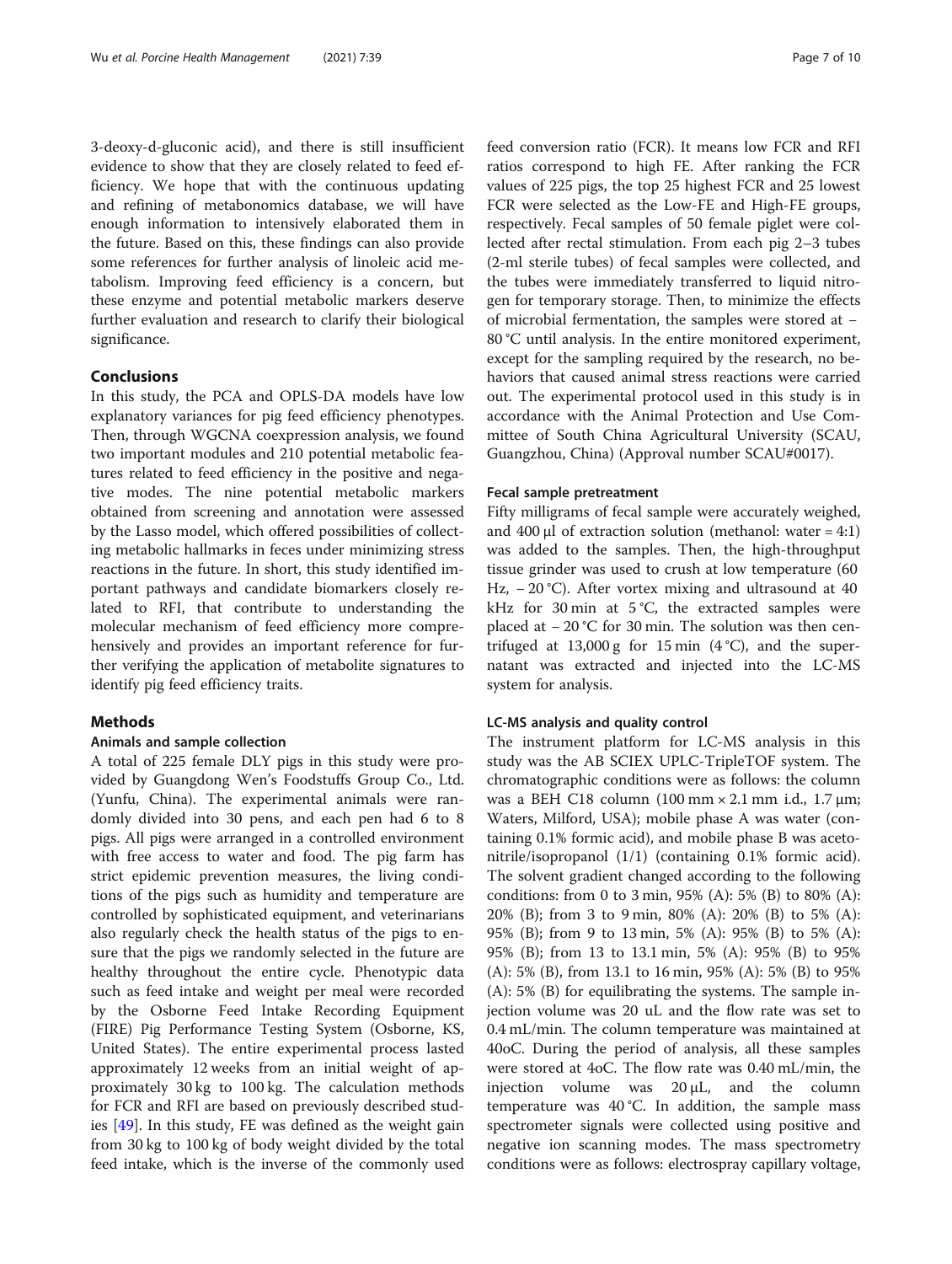injection voltage and collision voltage: 1.0 kV, 40 V and 6 eV; ion source temperature and desolvation temperature:  $120 °C$  and  $500 °C$ ; carrier gas flow rate: 900 L/h; mass spectrometry scan range: 50–1000 m/z; resolution: 30,000.

To evaluate the stability of the analysis system and find the variables with large variations in the analysis system during analysis, all test samples were mixed as quality control (QC) samples. In the process of instrument analysis, a QC sample was inserted every 8–10 samples.

#### Data analysis

Before conducting statistical analysis, the raw data were imported into the metabolomics software ProgenesisQI (Waters Corporation, Milford, USA) to generate the matrix of retention time, mass-to-charge ratio, and peak intensity for baseline filtering, peak identification, integration, retention time correction, and peak alignment. Furthermore, to obtain the final data matrix for subsequent analysis, the preprocessing process was as follows: (i) only variables with nonzero values above 80% in all samples were retained; (ii) missing values were filled using the k-nearest neighbors (KNN) approach in the R DMwR package; (iii) standardized values were obtained via the Z-score method, and the variables with relative standard deviation (RSD)  $\geq$  30% of the QC samples were deleted.

The  $p$  values for statistical differences in these phenotypes were based on ANOVA, Wilcoxon rank-sum test or unpaired Student t-tests, depending on the distribution of the data. If the data were normally distributed and homogenous, ANOVA was used to evaluate whether these traits were statistically significant, if the data were normally distributed but not homogeneous, unpaired Student t-tests were used, while a Wilcoxon rank-sum test was used otherwise. Principal component analysis (PCA) and (Orthogonal) partial least squares discrimination analysis (OPLS-DA) models were built using the ropls package in  $R$  [\[50\]](#page-9-0). PCA was used to observe the overall distribution between samples and the dispersion degree between groups. OPLS-DA was used to distinguish the different metabolites between groups. The goodness of fit  $(R^2)$  and goodness of prediction  $(Q^2)$  in cross-validation were used to evaluate the performance of the OPLS-DA model, and 500 permutation tests were performed.

## Weighted gene correlation network analysis

Network and clustering analyses were performed using the R package Weighted Gene Coexpression Network Analysis (WGCNA) [\[51](#page-9-0)]. The Pearson correlation coefficient was calculated to obtain a coexpression similarity measure and used to subsequently construct an

adjacency matrix using soft threshold combined with topological overlap matrix (TOM). Then, hierarchical clustering was performed based on the TOM. Briefly, the soft thresholds of the positive and negative ion modes were set to 3 and 8, respectively, to achieve the approximate scale-free topology of the signed network  $(R^2 > 0.9)$  (Fig. [S3](#page-8-0)). In the dynamic tree cutting algorithm, deepSplit was set to 2 and minModuleSize was set to 50. The first principal component of the metabolite module was used as the feature vector of the module (including most of the variation information of all metabolites in the module), used to calculate the correlation coefficient between the metabolite module and feed efficiency, and then the most relevant module for subsequent analysis was selected. Subsequently, the gene significance (GS) and module membership (MM) of the most relevant module were calculated. Among these, GS can represent the correlation between metabolic characteristics and phenotype, and MM can represent the correlation between metabolic characteristics and module feature vectors.  $GS > 0.2$  and  $MM > 0.8$  were set as the threshold to screen the hub genes. Since WGCNA was first used for transcriptome data, we followed the term hub gene to represent the important metabolites identified. Subsequently, hub genes were identified by using the online Human Metabolome Database (HMDB) [[52](#page-9-0)] and the METLIN public database  $[53]$  $[53]$ . The *p*-values of the hub genes were computed using the Wilcoxon test. The pathways in which hub genes participated were identified in the Kyoto Encyclopedia of Genes and Genomes (KEGG) database [\[54](#page-9-0)].

#### Lasso-penalized linear regression

We performed the Lasso regression in R using the glmnet [[55](#page-9-0)] and caret packages. The sample data were randomly divided into a training set and a test set at a 1: 1 ratio. Ten cross-validations were performed to calculate the lambda value (lambda = 0.08678594). Receiver operating characteristic (ROC) curves were generated using the pROC curve, predictions were made on the training set and the test set, and the importance of the variables was evaluated by the varimp function of the caret package.

#### Abbreviations

ADFI: Average daily feed intake; BW: Body weight; C24:5n-6: C24:5n-6,9,12,15,18; CA: Cholic acid; CDCA: Chenodeoxycholic acid; CYP27A1: Cholesterol 7α-hydroxylase; DHCA: 3alpha,7alpha-Dihydroxycoprostanic acid; FADS2: Fatty acid desaturase-2; FCR: Feed conversion ratio; FE: Feed efficiency; GS: Gene significance; H-FE: High feed efficiency; KDG: 2-Keto-3-deoxy-D-gluconic acid; L-FE: Low feed efficiency; MM: Module membership; OPLS-DA: Orthogonal partial least squares discriminant analysis; PCA: Principal component analysis; PUFA: Polyunsaturated fatty acid; RFI: Residual feed intake; THC26: 3a,7a,12a-Trihydroxy-5b-cholestan-26-al; WGCNA: Weighted gene co-expression network analysis; 22-OH-THC: 5β-Cholestane-3α,7α,12α,22-tetrol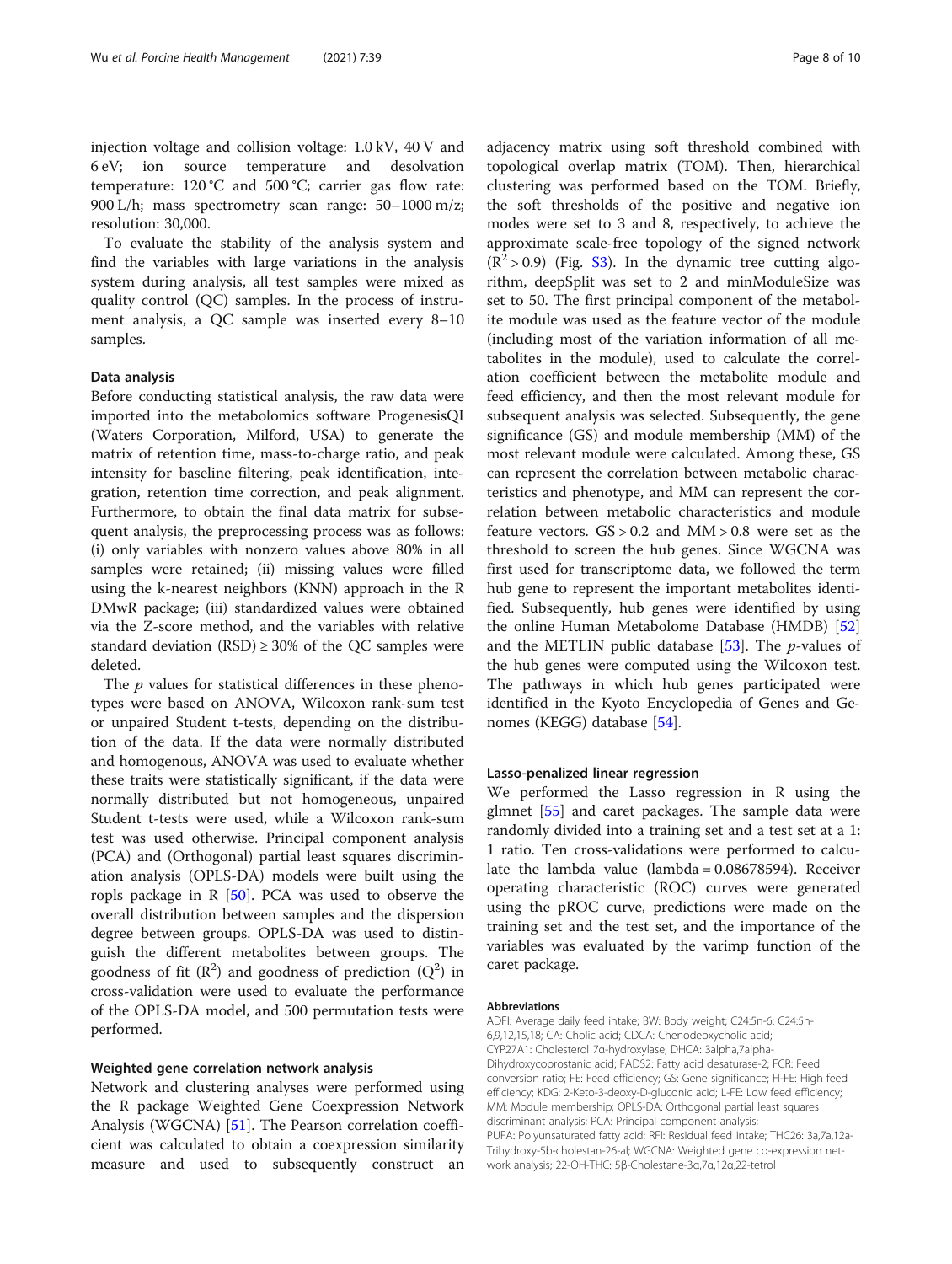# <span id="page-8-0"></span>Supplementary Information

The online version contains supplementary material available at [https://doi.](https://doi.org/10.1186/s40813-021-00219-w) [org/10.1186/s40813-021-00219-w](https://doi.org/10.1186/s40813-021-00219-w).

Additional file 1: Table S1. The detailed information of experimental animals.

Additional file 2: Table S2. The nine metabolites in the positive and negative modes obtained by WGCNA.

Additional file 3: Figure S1. Principal Component Analysis (PCA) scores plots. The analysis was based on LC/MS data of fecal samples from H-FE (green) and L-FE (red) of (A) positive and (B) negative model. Figure S2. Clustering dendrogram and module-trait correlation plots. Each coloured row represents a colour-coded module which contains a group of highly connected metabolic features. A total of 14 and 14 modules was identified in (A) positive and (B) negative model, respectively. Figure S3. Softthresholding values estimation. Scale independence and mean connectivity of various soft-thresholding values (β) in (A) negative and (B) positive model.

#### Acknowledgements

We thank Wen's Foodstuffs Group for constant support.

#### Authors' contributions

Conceptualization, JY, ZW and YY; methodology, YY; software, JW, RD; formal analysis, JW, YY, JY, ZW; investigation, JQ, RD, XW, ZZ, SZ, QG, CX, LH, ZX, EZ, GC; resources, ZW; data curation, JY, ZW; writing—original draft preparation, JW, YY; writing—review and editing, JW, JQ, JY; visualization, JW, YY; supervision, ZW; project administration, JY, ZW; funding acquisition, GC, JY, ZW. All authors have read and agreed to the published version of the manuscript. The author(s) read and approved the final manuscript.

#### Funding

This work was supported by the National Natural Science Foundation of China (31972540), the National High-quality lean-type Pig Breeding United Research Program of China, the Guangdong YangFan Innovative and Entrepreneurial Research Team Program (2016YT03H062), and the Key-Area Research and Development Program of Guangdong Province (2018B020203002).

#### Availability of data and materials

All data generated or analysed during this study are included in this published article and its supplementary files.

# Declarations

#### Ethics approval and consent to participate

The experimental protocol used in this study was approved by the Animal Protection and Use Committee of South China Agricultural University (SCAU, Guangzhou, China) (Approval number SCAU#0017).

#### Consent for publication

Not applicable.

#### Competing interests

The authors have declared that no competing interest exists.

#### Author details

<sup>1</sup>College of Animal Science and National Engineering Research Center for Breeding Swine Industry, South China Agricultural University, Guangzhou 510642, China. <sup>2</sup>Guangdong Provincial Laboratory of Lingnan Modern Agricultural Science and Technology, Guangzhou 510642, China. <sup>3</sup>State Key Laboratory for Conservation and Utilization of Subtropical Agro-bioresources, Guangzhou 510642l, China. <sup>4</sup>Guangdong Provincial Key Laboratory of Agro-animal Genomics and Molecular Breeding, Guangzhou 510642, China.

#### References

- 1. Carmelo VAO, Banerjee P, da Silva Diniz WJ, Kadarmideen HN. Metabolomic networks and pathways associated with feed efficiency and related-traits in Duroc and landrace pigs. Sci Rep. 2020;10(1):1–14.
- 2. Do DN, Strathe AB, Ostersen T, Pant SD, Kadarmideen HN. Genome-wide association and pathway analysis of feed efficiency in pigs reveal candidate genes and pathways for residual feed intake. Front Genet. 2014;5:307.
- 3. McCormack UM, Curião T, Metzler-Zebeli BU, Magowan E, Berry DP, Reyer H, et al. Porcine feed efficiency-associated intestinal microbiota and physiological traits: Finding consistent cross-locational biomarkers for residual feed intake. Msystems. 2019;4(4):e00324–18.
- 4. Saintilan R, Mérour I, Schwob S, Sellier P, Bidanel J, Gilbert H. Genetic parameters and halothane genotype effect for residual feed intake in Piétrain growing pigs. Livest Sci. 2011;142(1–3):203–9. [https://doi.org/10.101](https://doi.org/10.1016/j.livsci.2011.07.013) [6/j.livsci.2011.07.013.](https://doi.org/10.1016/j.livsci.2011.07.013)
- 5. Do DN, Strathe AB, Jensen J, Mark T, Kadarmideen HN. Genetic parameters for different measures of feed efficiency and related traits in boars of three pig breeds. J Anim Sci. 2013;91(9):4069–79. [https://doi.org/10.2527/jas.2012-](https://doi.org/10.2527/jas.2012-6197) [6197](https://doi.org/10.2527/jas.2012-6197).
- 6. Vigors S, O'Doherty JV, Bryan K, Sweeney T. A comparative analysis of the transcriptome profiles of liver and muscle tissue in pigs divergent for feed efficiency. BMC Genomics. 2019;20(1):461. [https://doi.org/10.1186/s12864-01](https://doi.org/10.1186/s12864-019-5740-z) [9-5740-z.](https://doi.org/10.1186/s12864-019-5740-z)
- 7. Ramayo-Caldas Y, Ballester M, Sánchez JP, González-Rodríguez O, Revilla M, Reyer H, et al. Integrative approach using liver and duodenum RNA-Seq data identifies candidate genes and pathways associated with feed efficiency in pigs. Sie Rep. 2018;8(1):558. [https://doi.org/10.1038/s41598-01](https://doi.org/10.1038/s41598-017-19072-5) [7-19072-5.](https://doi.org/10.1038/s41598-017-19072-5)
- 8. Quan J, Cai G, Ye J, Yang M, Ding R, Wang X, et al. A global comparison of the microbiome compositions of three gut locations in commercial pigs with extreme feed conversion ratios. Sci Rep. 2018;8(1):1–10.
- 9. De Vadder F, Kovatcheva-Datchary P, Goncalves D, Vinera J, Zitoun C, Duchampt A, et al. Microbiota-generated metabolites promote metabolic benefits via gut-brain neural circuits. Cell. 2014;156(1–2):84–96. [https://doi.](https://doi.org/10.1016/j.cell.2013.12.016) [org/10.1016/j.cell.2013.12.016](https://doi.org/10.1016/j.cell.2013.12.016).
- 10. Zierer J, Jackson MA, Kastenmüller G, Mangino M, Long T, Telenti A, et al. The fecal metabolome as a functional readout of the gut microbiome. Nat Genet. 2018;50(6):790–5. <https://doi.org/10.1038/s41588-018-0135-7>.
- 11. Jiang Y, Zhu L, Tang G, Li M, Jiang A, Cen W, et al. Carcass and meat quality traits of four commercial pig crossbreeds in China. Genet Mol Res. 2012; 11(4):4447–55. <https://doi.org/10.4238/2012.September.19.6>.
- 12. Novais FJ, Pires PRL, Alexandre PA, Dromms RA, Iglesias AH, Ferraz JBS, et al. Identification of a metabolomic signature associated with feed efficiency in beef cattle. BMC Genomics. 2019;20(1):1–10.
- 13. Gika HG, Theodoridis GA, Plumb RS, Wilson ID. Current practice of liquid chromatography–mass spectrometry in metabolomics and metabonomics. J Pharm Biomed Anal. 2014;87:12–25. [https://doi.org/1](https://doi.org/10.1016/j.jpba.2013.06.032) [0.1016/j.jpba.2013.06.032](https://doi.org/10.1016/j.jpba.2013.06.032).
- 14. Ding R, Yang M, Wang X, Quan J, Zhuang Z, Zhou S, et al. Genetic architecture of feeding behavior and feed efficiency in a Duroc pig population. Front Genet. 2018;9:220. [https://doi.org/10.3389/fgene.2018.](https://doi.org/10.3389/fgene.2018.00220) [00220](https://doi.org/10.3389/fgene.2018.00220).
- 15. Oliveira E, Bertol T, Coldebela A, Santos Filho J, Scandolera A, Warpechowski M. Live performance, carcass quality, and economic assessment of over 100kg slaughtered pigs. Arq Bras Med Vet Zootecnia. 2015;67(6):1743–50. <https://doi.org/10.1590/1678-4162-7632>.
- 16. Smirnov KS, Maier TV, Walker A, Heinzmann SS, Forcisi S, Martinez I, et al. Challenges of metabolomics in human gut microbiota research. Int J Med Microbiol. 2016;306(5):266–79. [https://doi.org/10.1016/j.ijmm.2016.03.006.](https://doi.org/10.1016/j.ijmm.2016.03.006)
- 17. Karu N, Deng L, Slae M, Guo AC, Sajed T, Huynh H, et al. A review on human fecal metabolomics: methods, applications and the human fecal metabolome database. Anal Chim Acta. 2018;1030:1–24. [https://doi.org/10.1](https://doi.org/10.1016/j.aca.2018.05.031) [016/j.aca.2018.05.031.](https://doi.org/10.1016/j.aca.2018.05.031)
- 18. Helm ET, Curry SM, De Mille CM, Schweer WP, Burrough ER, Zuber EA, et al. Impact of porcine reproductive and respiratory syndrome virus on muscle metabolism of growing pigs. J Anim Sci. 2019;97(8):3213–27. [https://doi.](https://doi.org/10.1093/jas/skz168) [org/10.1093/jas/skz168](https://doi.org/10.1093/jas/skz168).